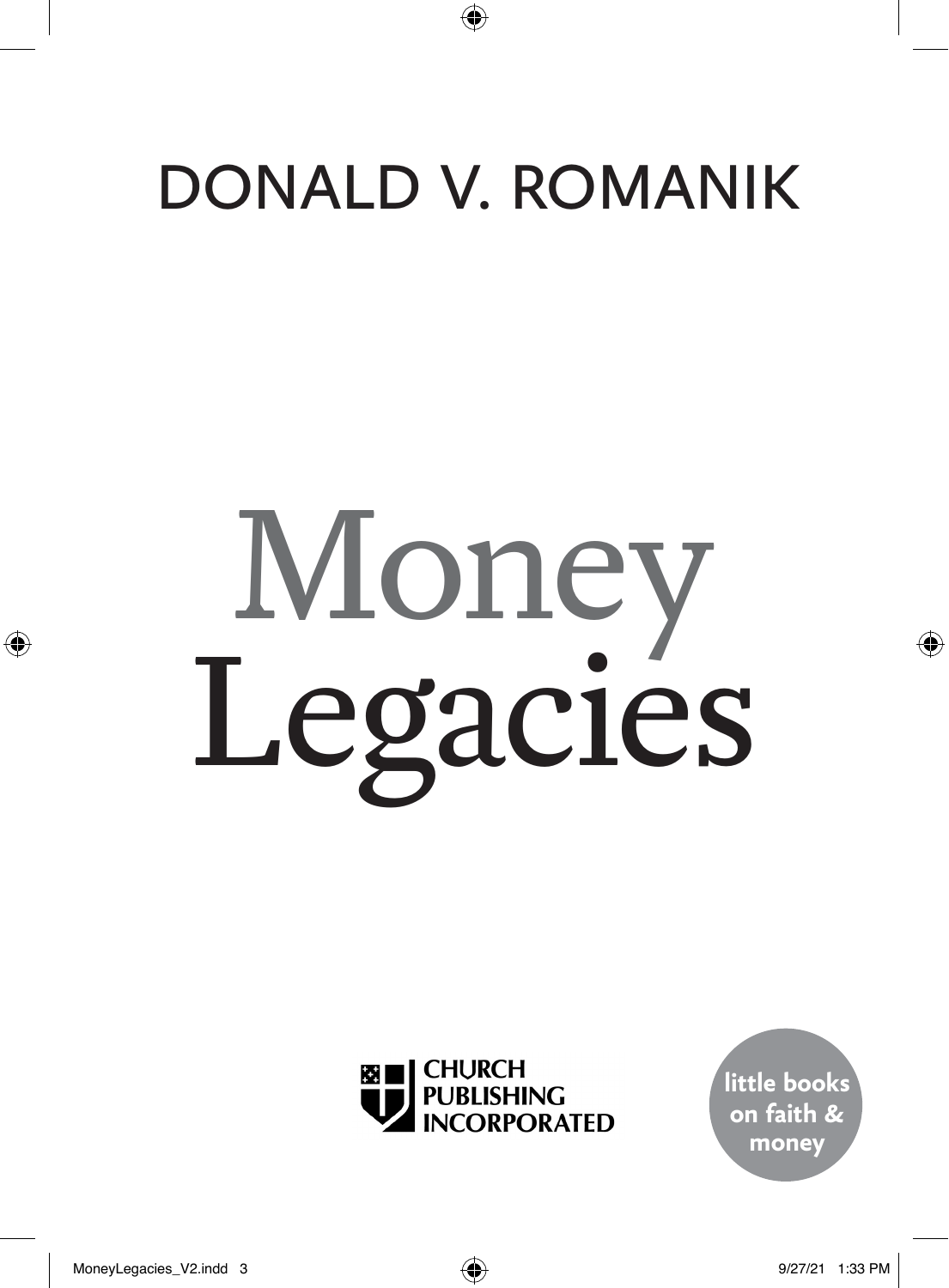Copyright © 2021 by Donald V. Romanik

All rights reserved. No part of this book may be reproduced, stored in a retrieval system, or transmitted in any form or by any means, electronic or mechanical, including photocopying, recording, or otherwise, without the written permission of the publisher.

Unless otherwise noted, the Scripture quotations are from New Revised Standard Version Bible, copyright © 1989 National Council of the Churches of Christ in the United States of America. Used by permission. All rights reserved worldwide.

Church Publishing 19 East 34th Street New York, NY 10016 www.churchpublishing.org

Cover design by Jennifer Kopec, 2Pug Design Typeset by Denise Hoff

Library of Congress Cataloging-in-Publication Data

Names: Romanik, Donald V., author. Title: Money legacies / Donald V. Romanik. Description: New York, NY : Church Publishing, [2021] | Series: Little books on faith and money | Includes bibliographical references. Identifiers: LCCN 2021039211 (print) | LCCN 2021039212 (ebook) ISBN 9781640654570 (paperback) | ISBN 9781640654587 (ebook) Subjects: LCSH: Wealth--Religious aspects--Christianity. | Money-- Religious aspects--Christianity. | Finance, Personal--Religious aspects--Christianity. Classification: LCC BR115.W4 R65 2021 (print) | LCC BR115.W4 (ebook) | DDC 241/.68--dc23 LC record available at https://lccn.loc.gov/2021039211

LC ebook record available at https://lccn.loc.gov/2021039212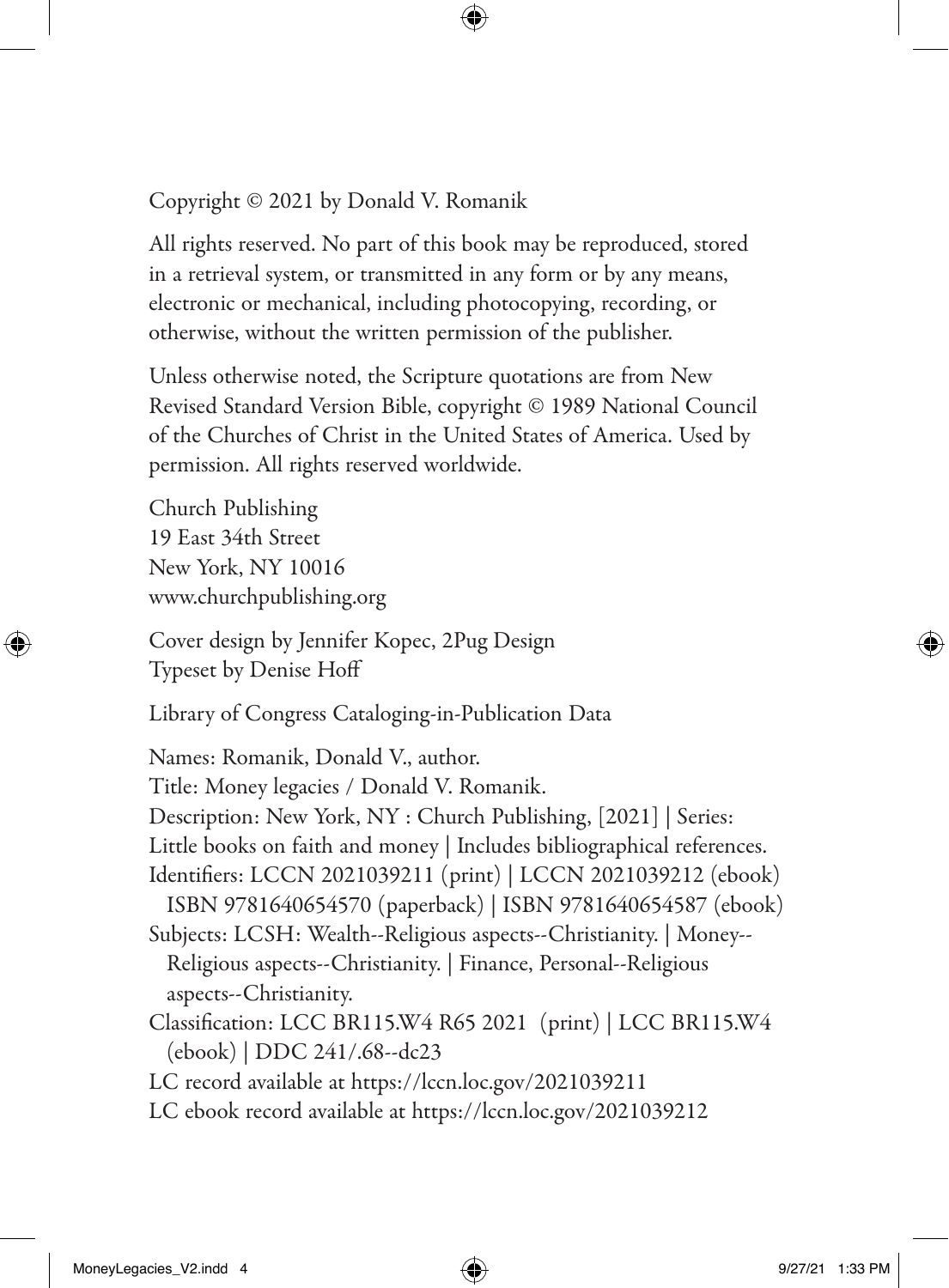## *Contents*

| Introduction                               | vii |
|--------------------------------------------|-----|
| $1 \equiv$ Telling My Money Story          | 1   |
| 2 Churches Have Money Stories Too          | 13  |
| 3 ■ Telling Your Money Stories             | 25  |
| 4 ■ <i>Why Money Stories Matter</i>        | 35  |
| 5 ■ Putting It All Together and Next Steps | 51  |
| Conclusion                                 | 59  |
| Tools and Resources                        | 63  |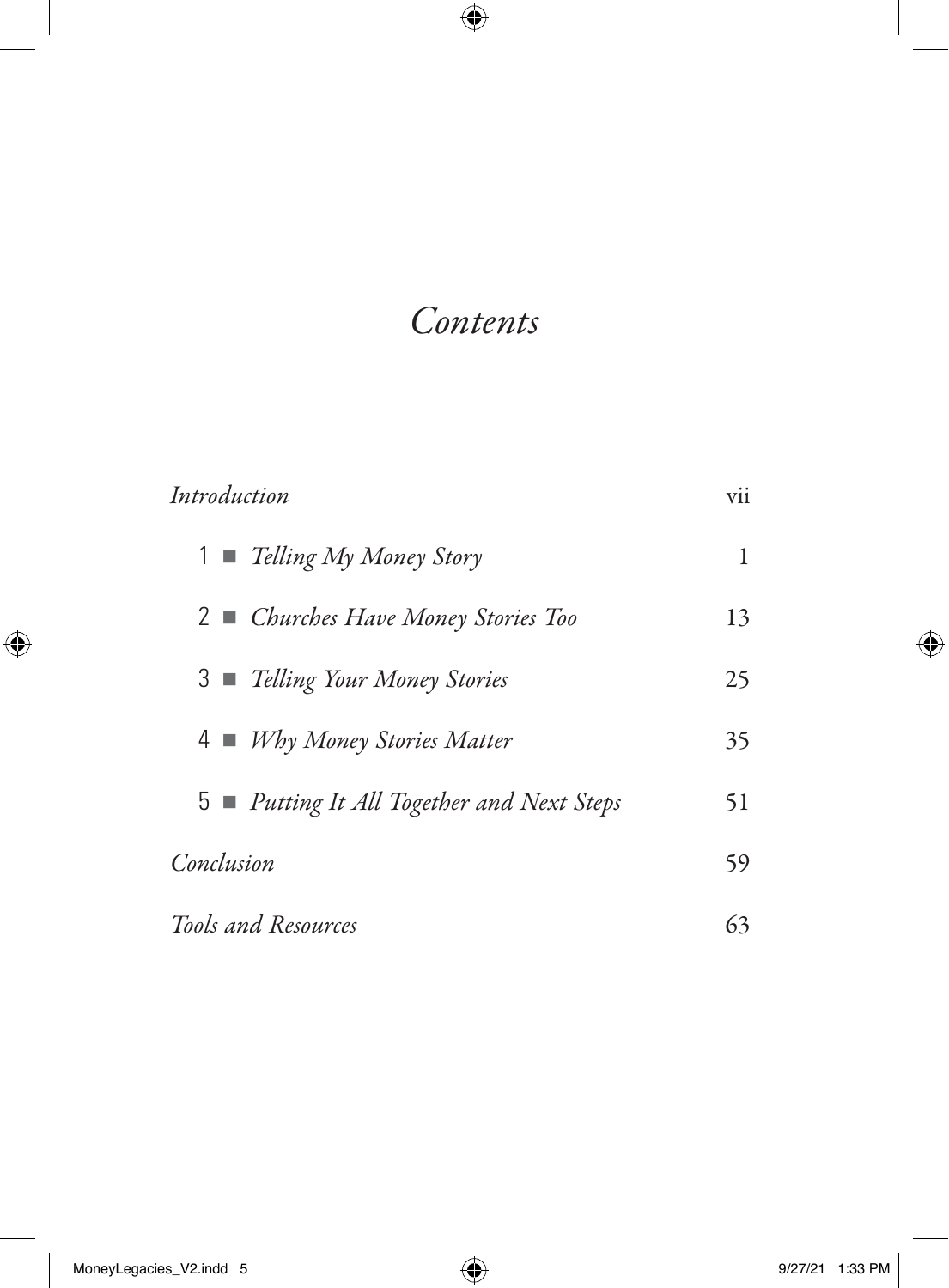We all love stories. Storytelling is imbedded in our DNA as human beings. From earliest times, long before the written word, the history, customs, traditions, and practices of individual tribes and local communities were passed down from generation to generation, not as a recitation of facts but as stories. Stories were also used to explain the unexplainable those mysteries such as birth, death, nature, and the existence of a higher power or force, eventually described as God. Furthermore, the stories were repeated time and time again, remembered and even internalized, so that those who listened became those who told. This process continued through the early millennia of the human experience. After a while, the stories were represented in pictures, symbols, characters, and eventually in letters and words, moving from oral tradition to written history. But the stories continued, sometimes altered or modified along the way, but still maintaining their incredible relevance and utter importance even to this day.

People of faith, or those who follow or practice a particular religious tradition, are especially fond of stories. Jewish and Christian heritage and custom have been passed down to us through stories—about creation, sin, floods, slavery, freedom, laws, prophets, angels, and, ultimately, redemption and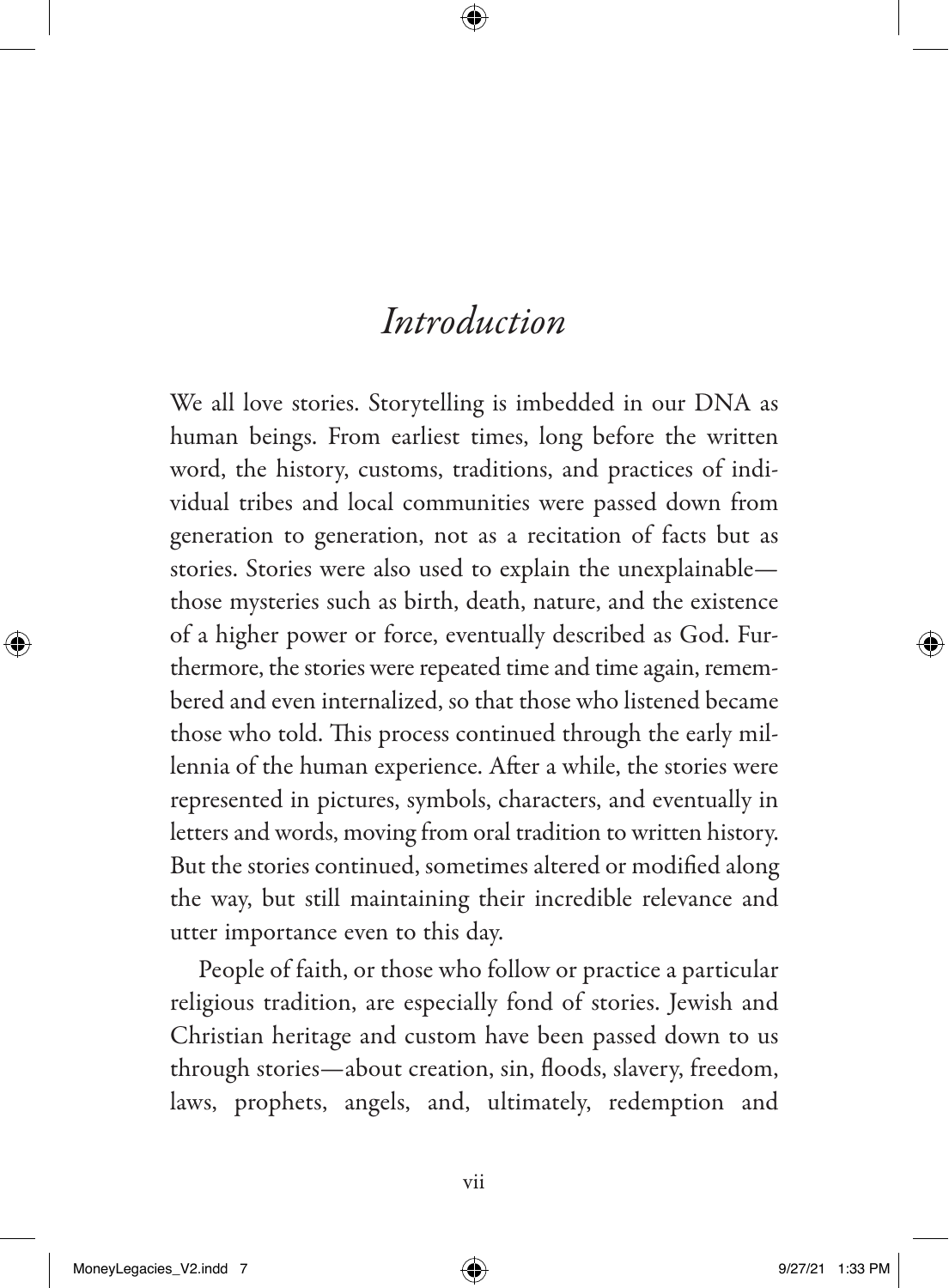resurrection. The Gospels, including those that never made it into the Bible, are stories about the life and teachings of Jesus as told by his disciples to other followers and eventually written down.

While we love to tell stories, we also love to talk about ourselves, especially those qualities and experiences of which we are most proud. Even the most introverted person will lighten up and be willing to respond when asked about their job, their family, or their accomplishments. Parents love to talk about their children, and grandparents are never hesitant to brag about their grandchildren and even show pictures to total strangers. Telling our story is an essential element of the human experience and is the precursor to making connections, establishing relationships, and falling in love.

Our storytelling tradition extends into our faith communities and is an important part of our worship and fellowship activities. The Liturgy of the Word, the first part of our communal worship as Episcopalians, includes listening to the stories of the people of Israel, the life and teachings of Jesus, and the experiences of his early followers. Our favorite preachers are often those who make the Gospels come alive by sharing their own personal journeys and experiences. Churches with active newcomer ministries provide opportunities for visitors or seekers to tell their stories. This type of engagement is not only an effective evangelism tool but also a way for church leaders to learn more about the prospective member and how they might be incorporated into the life of the community. We find out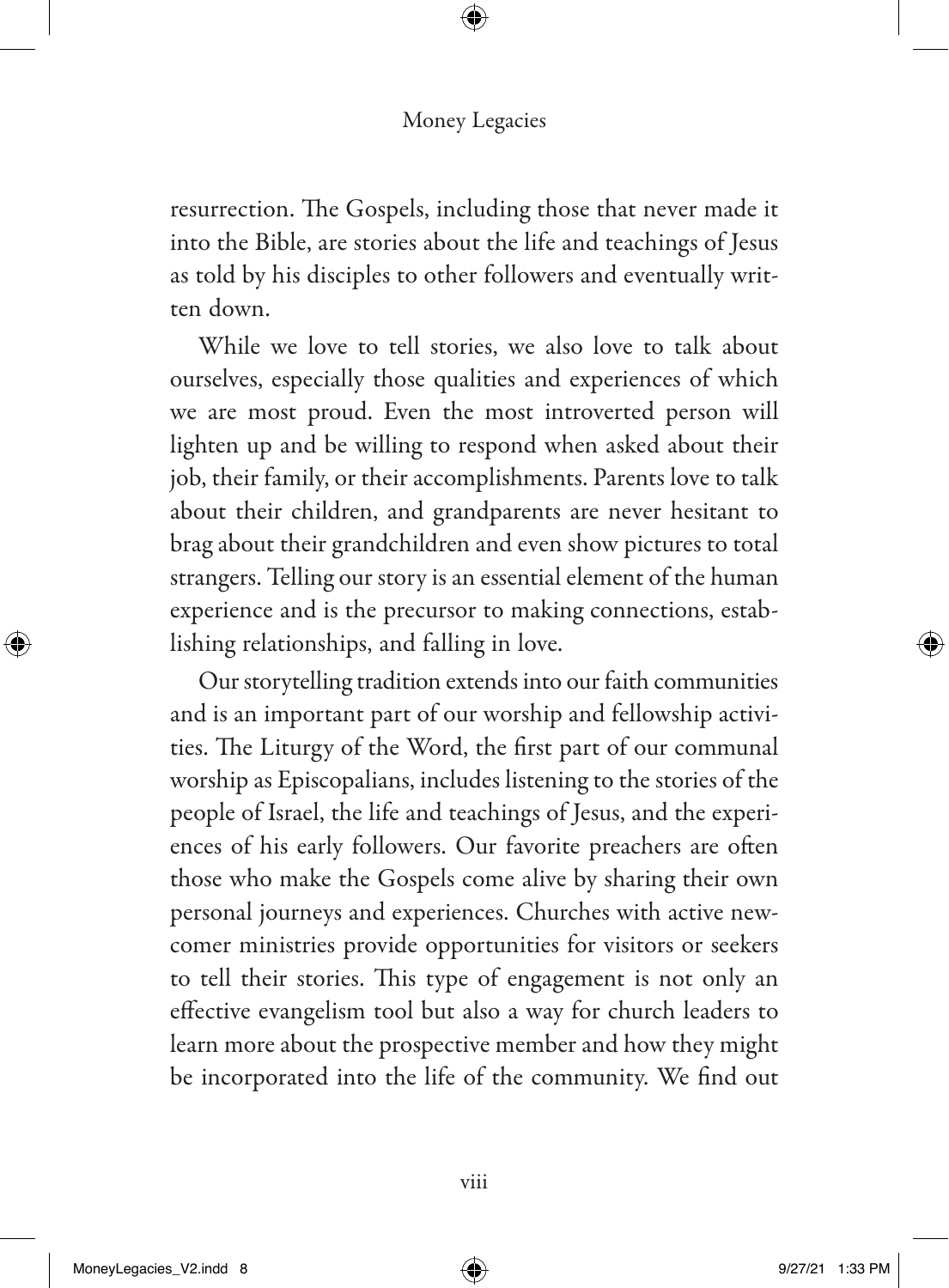about people's backgrounds, families, careers, health conditions, hobbies, and even culinary abilities and food preferences. There seem to be very few limits on the information we seek and share in our parish family settings. Or are there?

If a congregation is truly serious about welcoming a newcomer into the body of Christ rather than a liturgical social club, these conversations must morph beyond general information and begin to delve into a person's desire and longing for a relationship with God. As the relationship deepens, the general questions should become more specific and begin to focus on the individual's spiritual side, especially as they begin to participate in more formal Christian formation opportunities. Questions like:

"What was your religious tradition growing up?"

"What are you looking for in a church home?"

"How and why did you decide to become part of our community?"

Or posing the most direct and poignant prompt: "Tell us about your spiritual journey."

This often begins the important process of transforming a seeker into a newcomer, a newcomer into a member, and a member into a disciple. This is what a church should be all about. Through telling and listening to our stories, we deepen our connections to God, each other, and the wider community.

This is not easy stuff. Asking a stranger about their relationship with God, or sharing your own spiritual experiences, creates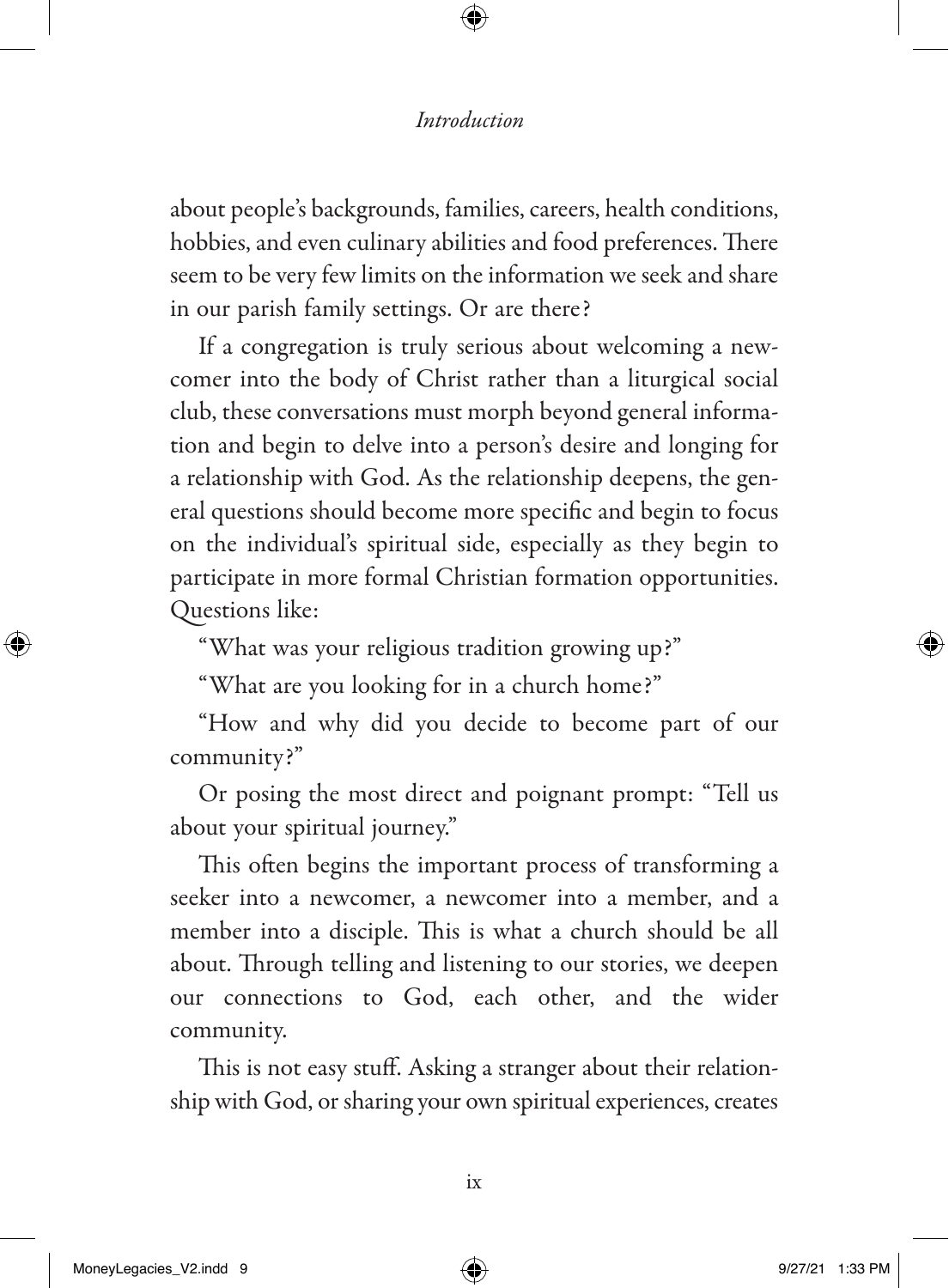a seismic shift in the process of establishing or building a relationship in a church setting. It can be intimidating, embarrassing, and intimate at its core. But most of us acknowledge that at some point in our church communities, the conversations need to shift to core matters of faith and a relationship with God.

As difficult as these faith-related conversations may be, there is a related topic that may feel more challenging, intimidating, embarrassing, and even intimate. In the process of incorporating people into our church communities, what if we asked questions like these:

"What was your family's financial situation growing up?"

"How did your family express its values through its spending practices?"

"When did you first learn and appreciate the value of money?"

"Do you consider yourself a spender or a saver?"

Or, "Tell us your money story; tell us about your financial journey."

The response may be: "What? Stop! It's bad enough that you are asking me about my faith. My money story and my financial journey are none of the church's business."

It's true. Talking about money is still the big taboo, especially in church circles—and especially among Episcopalians. We talk about everything else in church—the most intimate details of our lives, including health and even our relationships. What is it about money that makes it so off-limits in faith-based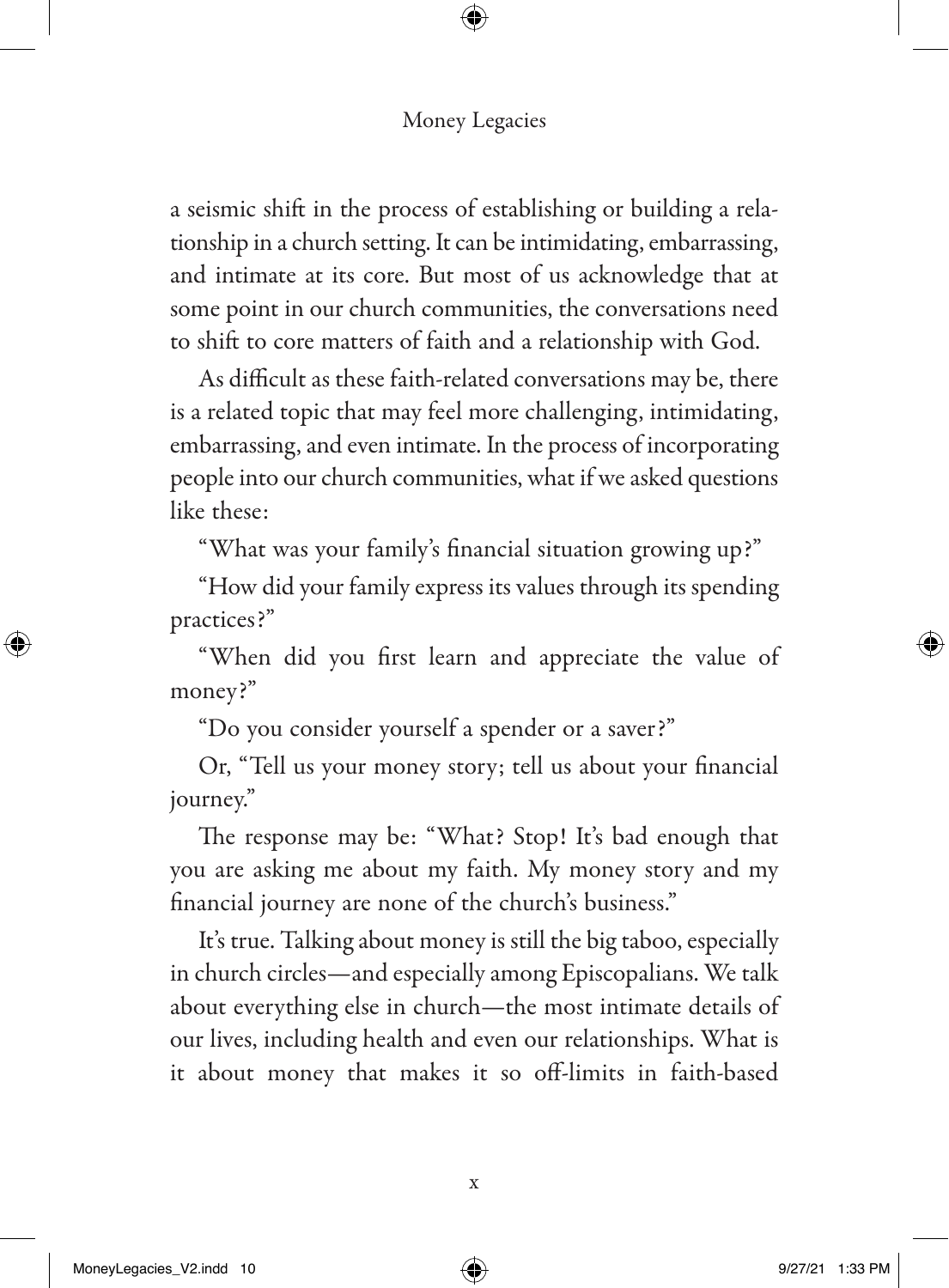conversations? Is it none of the church's business to ask their members to tell their money stories along with other essential aspects of their lives? If we ask questions about faith, why can't we ask about money? What would Jesus say?

It's pretty amazing how much Jesus talks about money. In the New Testament, Jesus offers more wisdom and has more to say about money than any other subject other than the "kingdom of God." Eleven of his forty or so parables were about money or use money to illustrate his message. We all know the story about the hidden treasure and the pearl, the parable of the talents where the master entrusts his servants with money, and the parable of the rich man and Lazarus in which roles are reversed in the afterlife. While these are familiar stories, I think we often fail to recognize that they deal directly and specifically with money.

In addition to his parables, some of Jesus's most profound encounters involved people's complicated relationships with money and riches. In Luke 19, we meet Zacchaeus, an unscrupulous tax collector who confesses his wrongdoings and makes amends by agreeing to give half his possessions to the poor and pay back those he cheated with four times the amount. Jesus's immediate response to this bold move by Zacchaeus are the words: "Today salvation has come to this house . . ." (Luke 19:9a).

On the other hand, we have Jesus's interaction with a young man who asks him what he must do to inherit eternal life. After the young man assures Jesus that he keeps all the commandments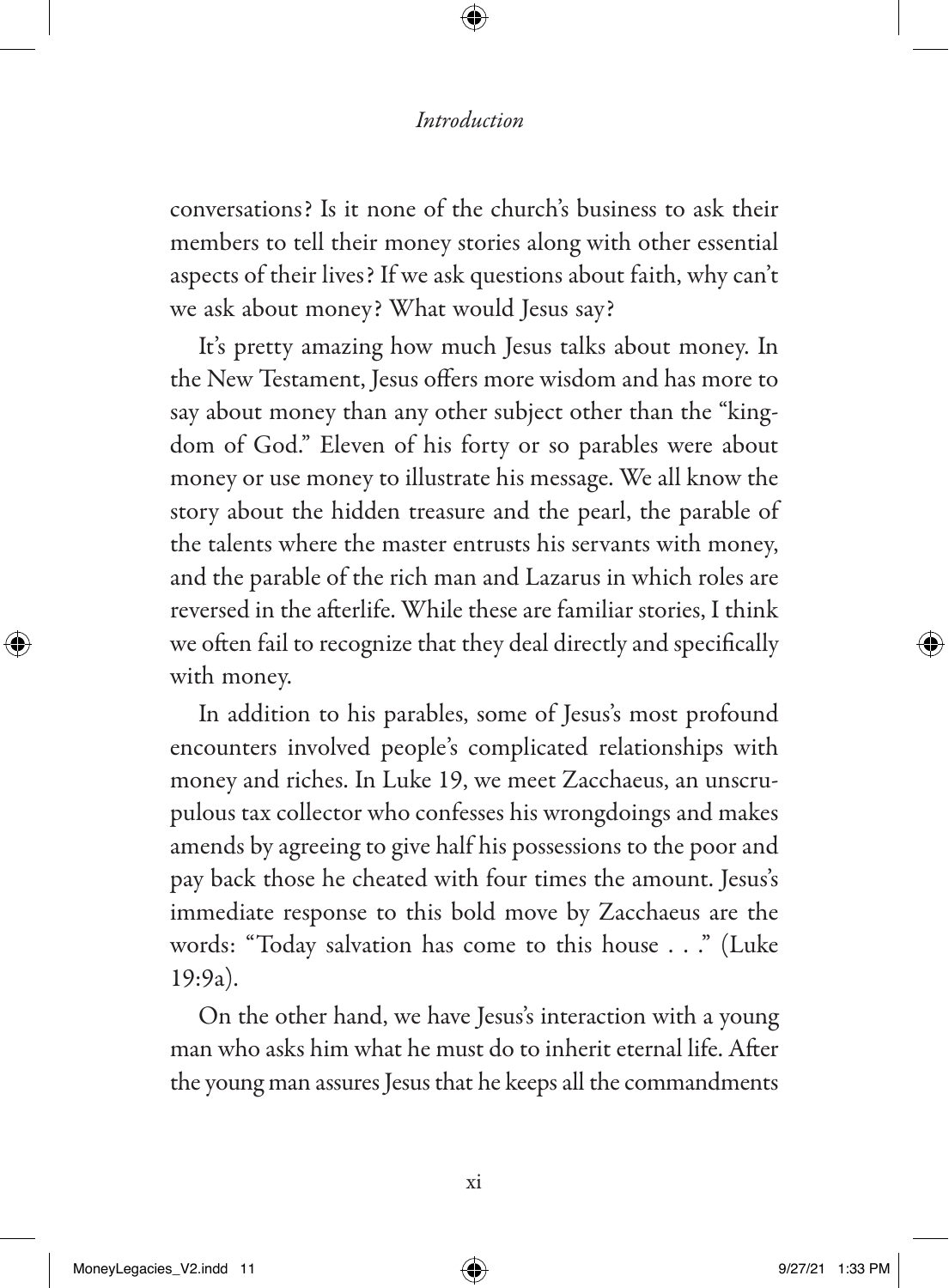of the law, Jesus says the following: "You lack one thing; go, sell what you own, and give the money to the poor, and you will have treasure in heaven; then come, follow me" (Mark 10:21). Mark tells us that man walks away in sadness because he had great wealth.

While we may decide to sidestep the message of the parables, it is much more difficult to ignore these bold and clear interpersonal encounters. These challenging words from Jesus continue to shake us up to this very day, especially for those of us who have accumulated some financial resources. Is Jesus actually saying that our individual salvation is dependent on giving all our worldly possessions to the poor? Immediately after the rich young man leaves the scene, Jesus is even more direct*: "Again I tell you, it is easier for a camel to go through the eye of a needle than for someone who is rich to enter the kingdom of God"* (Matthew 19:24).

However we may interpret these challenging passages, Jesus is clearly instructing us that, as Christians, we need to confront our relationship with money. These two stories imply that Zacchaeus directly acknowledged his unhealthy and corrupt attitude toward money and decided to help others, while the rich young man allowed money to interfere with his relationship with God. Throughout the Gospels, Jesus uses money as a tool and metaphor for illustrating the limitations of human priorities and the need to shift to a healthier and more life-giving attitudes toward wealth. He drives home this point in the Sermon on the Mount when he tells us: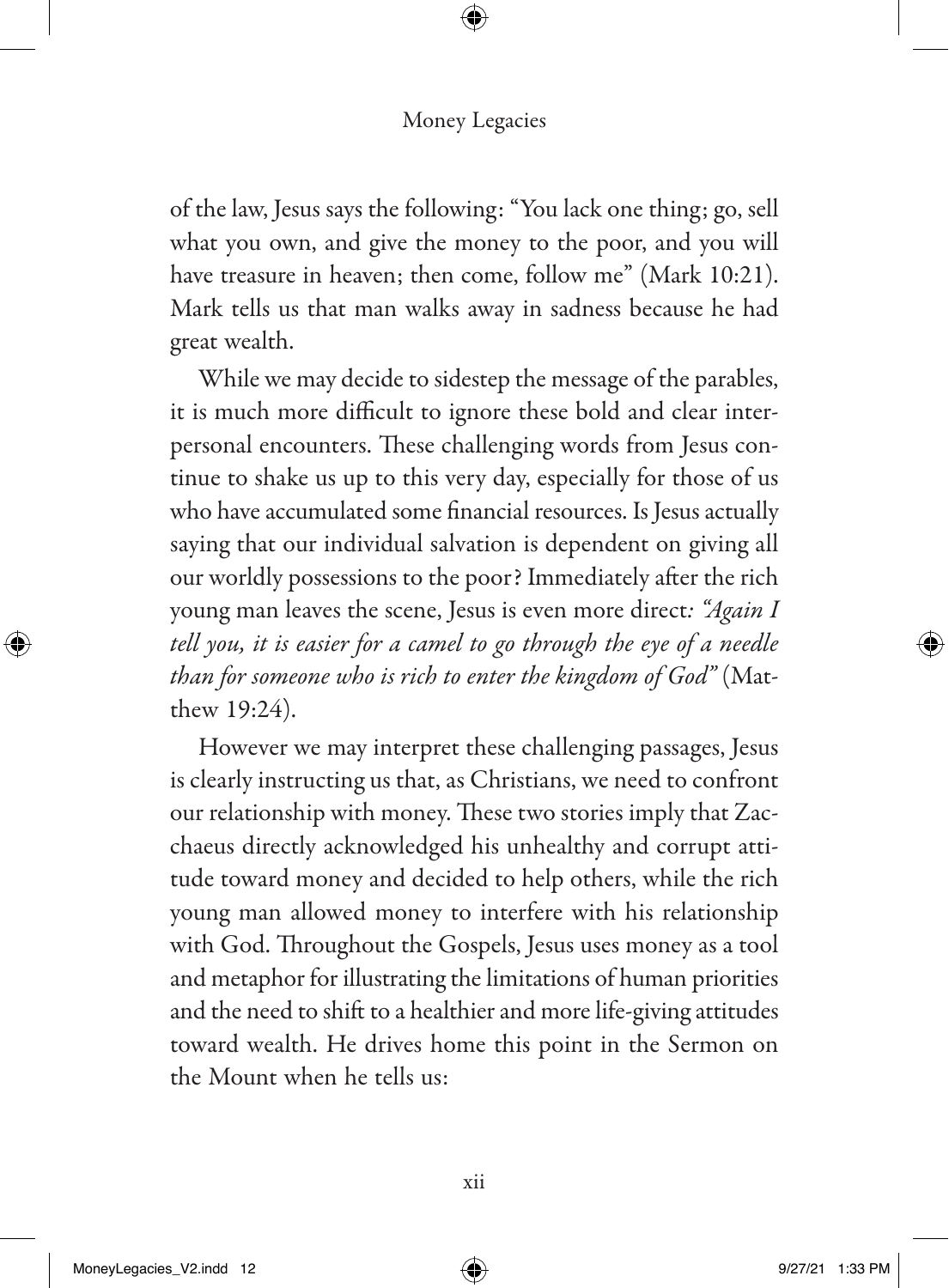Do not store up for yourselves treasures on earth, where moth and rust consume and where thieves break in and steal; but store up for yourselves treasures in heaven, where neither moth nor rust consumes and where thieves do not break in and steal. For where your treasure is, there your heart will be also. (Matthew 6:19–21)

In preaching about the kingdom of God using the beloved Beatitudes as an illustration, Jesus was aware of the significant challenges we face in trying to follow his way. And, in this passage and others, Jesus was willing to name those impediments to embracing his message. This bold statement clearly suggests that while many things may interfere with or distract us from a true relationship with God, money is at the top of the list. And that is why money should be an important discussion topic in the church.

While many of us may have issues with Jesus's exhortation to the rich young man to sell all his belongings and give the proceeds to the poor, most of us would agree that money, and how we spend it, is the clear indication of our values and priorities. Our monthly credit/debit card statement reveals more about ourselves than any other record or document. Furthermore, money defines who we are to the outside world, and permeates our work, our friendships, our social standing, and our access to necessities like food, housing, and health care. In our society, money equates success, influence, and power. Even our closest friends judge us based on how much money we have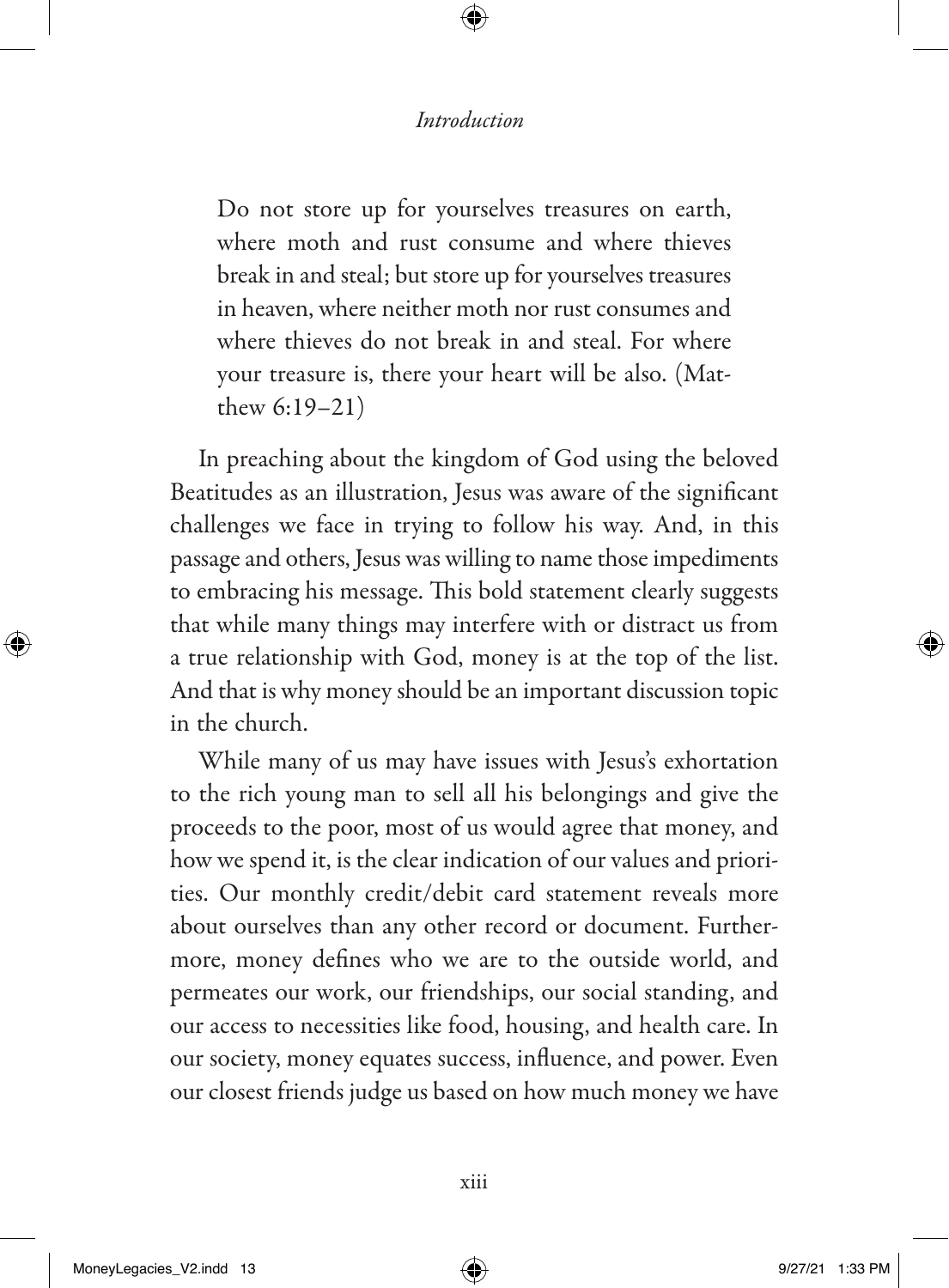and, more importantly, how we spend it. For example, "She doesn't have a lot of money, but she is an incredibly generous person," or "What does he do with all his money? He clearly doesn't spend it on himself."

Whether we like it or not, money also affects our selfworth—the way we look, act, and function in society. We feel better about ourselves when we have money in our pocket or in the bank and less self-confident if we are experiencing a level of financial hardship. Unfortunately, these societal and personal attitudes around money lead to unhealthy and sometimes tragic results: massive credit card debt, real estate foreclosures, bankruptcy, and even suicide.

Whether we have a little or a lot of money, our spending patterns not only define us as consumers, but also as followers of Jesus. Money is not only about our values and priorities; money lies at the heart of Christianity and the fundamental premise that God created everything and everything ultimately belongs to God. This precept is totally contrary to our consumer society, our sense of entitlement, and the economic theory that everything we earn belongs to us.

Fundamental to a Christian view of money is how we should give it away. As followers of Jesus, our only response to an allgenerous God is to be generous in return. And while we can exercise our response in ways other than with money, financial generosity is key, especially in our economic system and consumer-driven society. That is what stewardship is about—caring for and managing all of God's resources, especially those for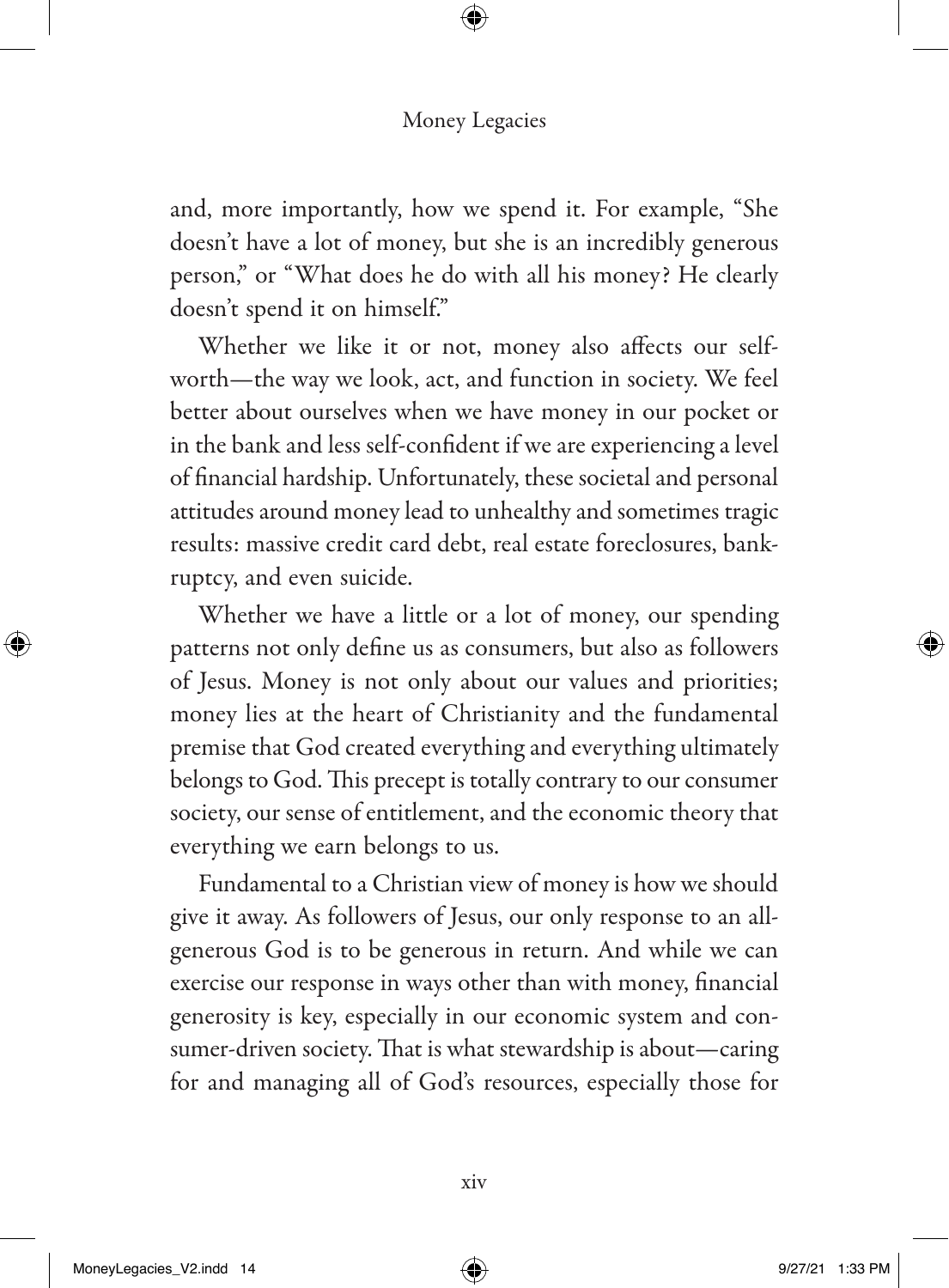which we have a particular responsibility—our own money. Therefore, stewardship is not only one aspect of Christian life, it is the summation and culmination of how we live as followers of Jesus. Jesus talks so much about money because it is a tangible way we participate in building up God's kingdom here on earth in our own time and place.

Before we can embrace and practice Christian stewardship to our fullest, each of us needs to discern and acknowledge those obstacles that prevent us from doing so. These obstacles are not necessarily evil or even negative; rather, they represent our day-to-day attitudes and experiences around money that have developed over our lifetime. Talk leads to action. Therefore, we need to talk about money with our partners, our families, and the wider community as part of the work of change and transformation.

Stewardship lies at the heart of who we are and what we do as Christians. Since the way we handle money is an important component of stewarding God's creation, the church must talk about money, and, more importantly, encourage and empower its members to do the same. Rather than it being none of the church's business, the personal money stories of its members provide insights into hopes, dreams, spiritual longings, need for community, and, most important, their relationships with God.

This is not easy stuff. Since secular culture proclaims that money defines us, it not surprising that many of us feel ashamed of our relationship with money at times and find it difficult to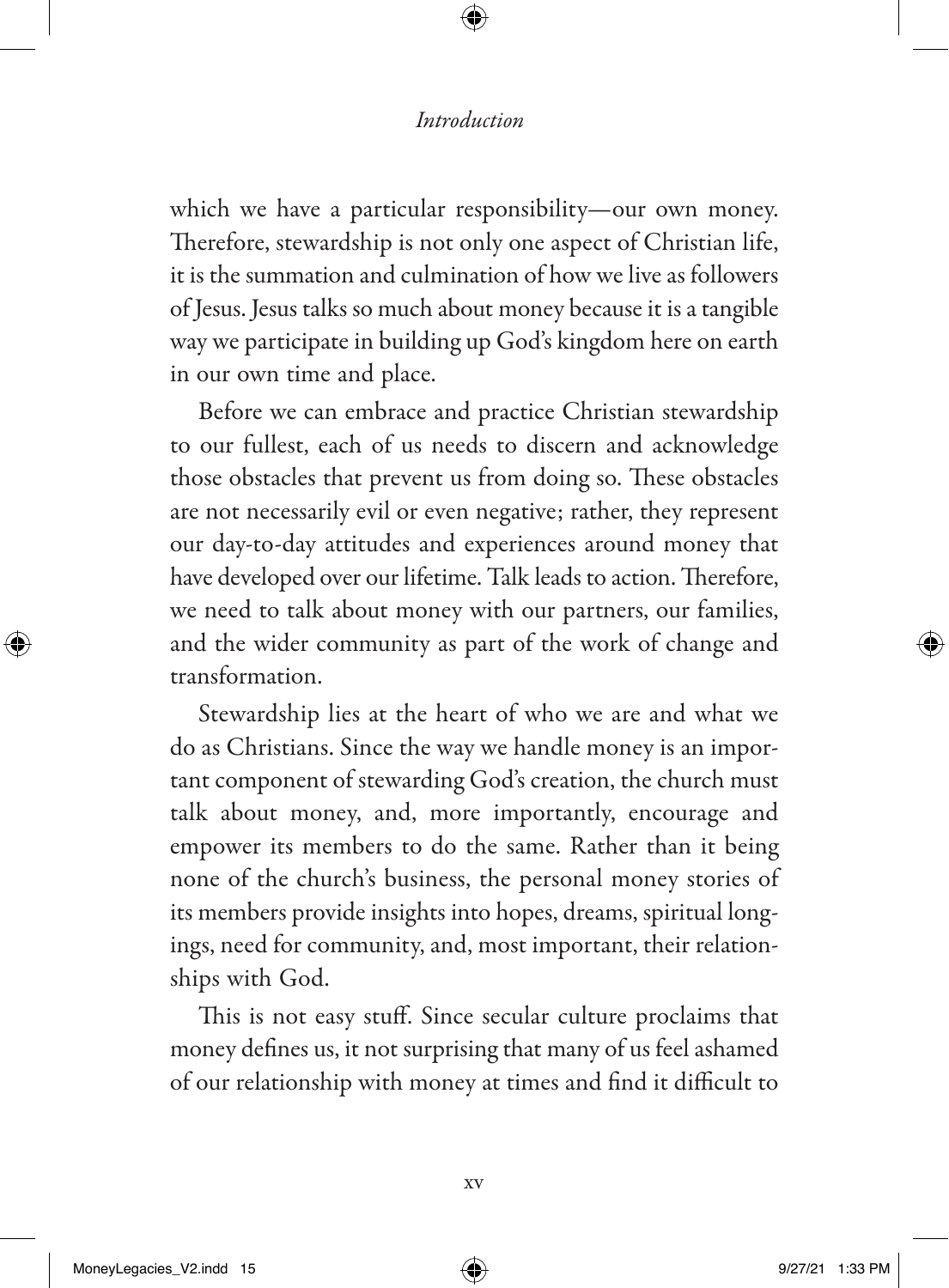discuss. Church leaders should be willing to address the financial aspects of spiritual well-being. It is not so much about what is in our bank accounts but about helping us examine our relationships with money. Our individual relationship with money also affects the wider community. When we explore the issue of money for ourselves, we can more effectively address the financial well-being of our congregations. People with unhealthy attitudes about money in their personal lives cannot effectively manage or address the financial affairs of their faith community.

Jerry Colonna is an executive coach who uses the skills he learned as a venture capitalist to help other entrepreneurs. He draws on his variety of experiences to help clients design a more conscious life and make changes to their career to improve performance and satisfaction. Previously, Colonna was a partner with JPMorgan Partners ( JPMP), the private equity arm of JPMorgan Chase. He joined JPMP from Flatiron Partners, which he launched in 1996 with his partner, Fred Wilson. Flatiron became one of the most successful early-stage investment programs in New York City.

Colonna's book *Reboot: Leadership and the Art of Growing Up*, published in 2019, is a journey of radical self-inquiry, helping CEOs reset their lives by sorting through the emotional baggage holding them back professionally and, even more importantly, in their relationships. In *Reboot*, Colonna inspires leaders to hold themselves responsible for their choices and for the possibility of achieving their dreams.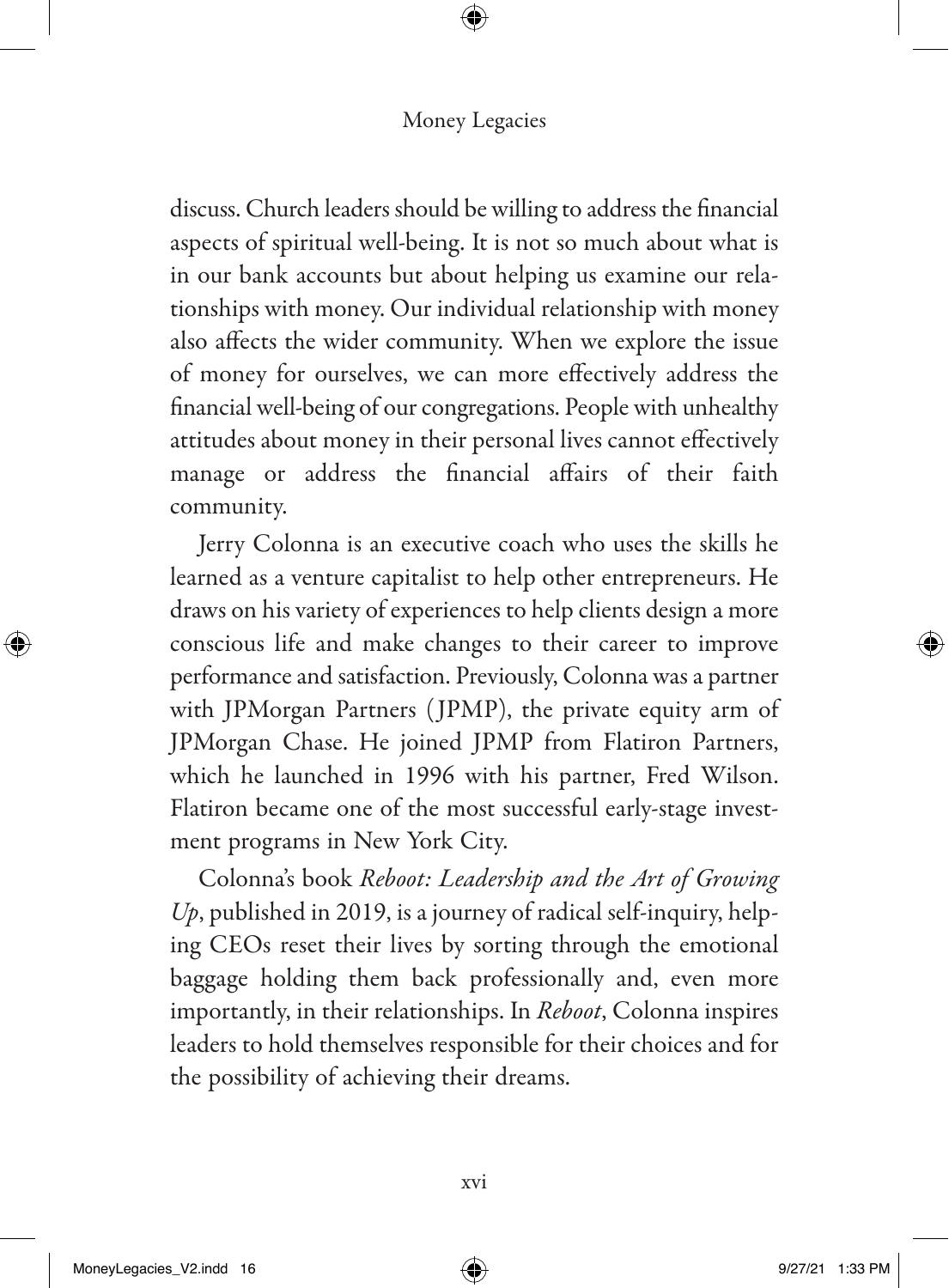In chapter 1 of the book, titled "Passing Go," Colonna talks about his growing up as one of seven children in a two-bedroom apartment on the ground floor of a small Brooklyn building owned by his grandfather. He tells his money story using the game Monopoly as his life's metaphor. He loved the game not only because he felt great about amassing money, but because he was able to surprise people with what he was capable of doing. For Colonna, money was safety and his pursuit of money was a way of escaping poverty, chaos, and the streets of his childhood. He describes his financial pursuits and how, for him, money and success meant admiration, acknowledgment, and accolades as ends unto themselves. Colonna also talks about how becoming rich would lead him to thoughts about suicide and how, through a process of radical self-inquiry, he found his way to his own truest self.

At the end of the chapter, Colonna suggests a series of questions to help his readers confront their own money stories and how their belief systems around money from earliest childhood shaped their chosen careers, their definitions of success and failure, their view of the value of other people's work, and even their own sense of worthiness. While Colonna addresses other critical areas around leadership and growth in his book, he begins with money—the most basic element in the hearts and minds of the leaders he is trying to inspire, change, and ultimately transform.

It appears that Jesus and Jerry Colonna are on the right track. Our attitudes about money do tell us a lot about who we are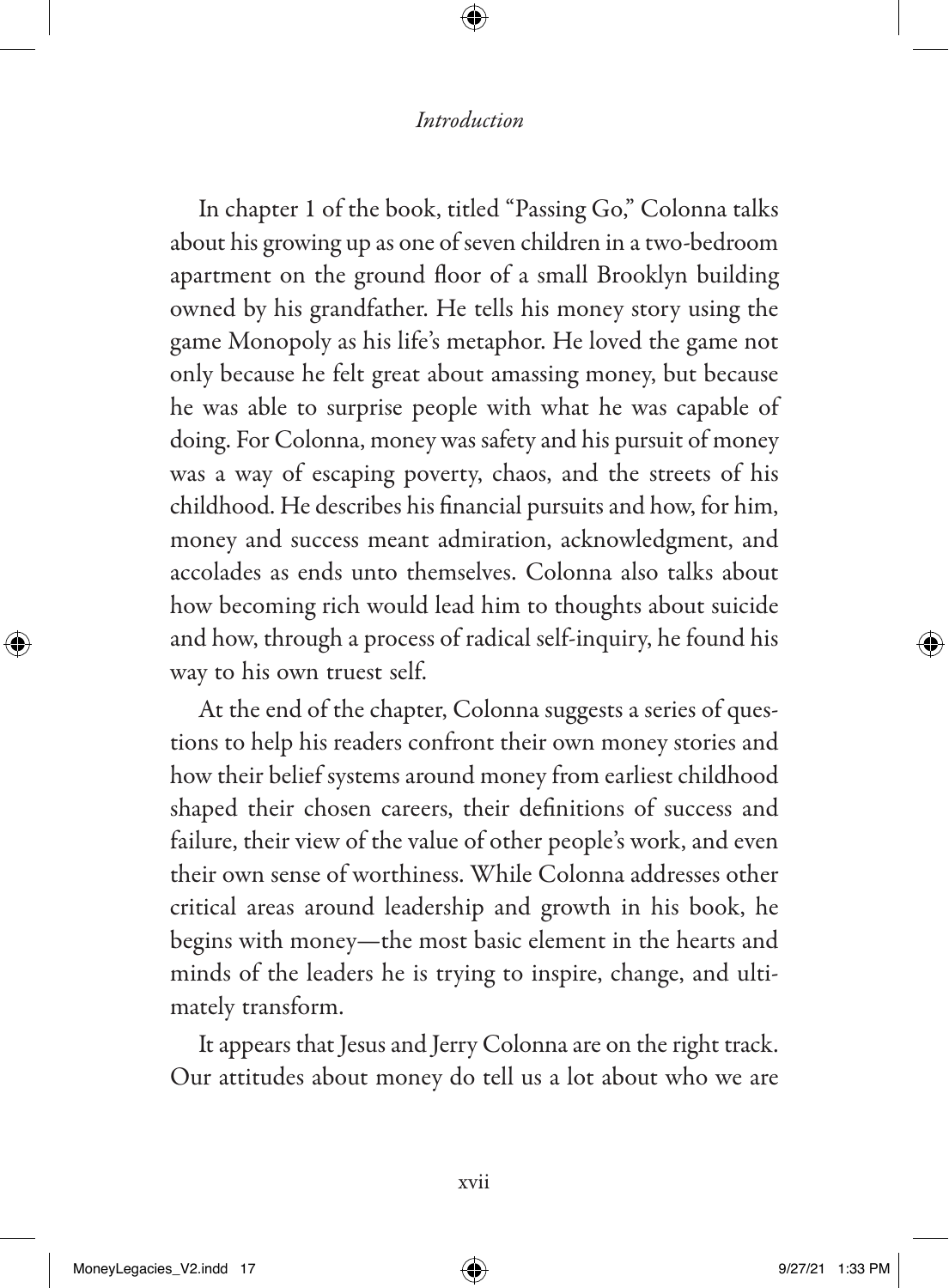and how we function in our family, our church, and the world. Moreover, in a very real sense, our personal money story and our faith journey often overlap. Money permeates everything we do, including how we struggle to live as faithful Christians. In many situations it is often difficult to determine where the money legacy ends and where the spiritual journey begins. For this reason, it is high time to tell our own money stories in our local faith communities and encourage our siblings in Christ to do the same. Quite frankly, as followers of Jesus, pilgrims on the journey, and would-be disciples, we have no other choice. Yes, money is all of our business.

In addition to our personal lives, money is critical to our life as a congregation. It keeps the lights on, pays the clergy and other staff, and enables us to engage in our mission and ministry. Churches, like individuals, also participate in our consumer society and are judged, both within and outside ecclesial structures, on the basis of budgets and wealth. Therefore, we also need to talk about money and our relationship with it as a community of faith. How we spend our money as a congregation indicates our priorities and says more about who we are than any mission statement or strategic plan.

Each of us has a personal money story that developed early in life and stems from our family of origin. This legacy shapes our attitudes about money even as we age, including how we spend it, save it, and give it away. Consequently, our economic status as children often determines our approach to money during our entire lives even if our personal financial situation changes over time. This may be especially true for people who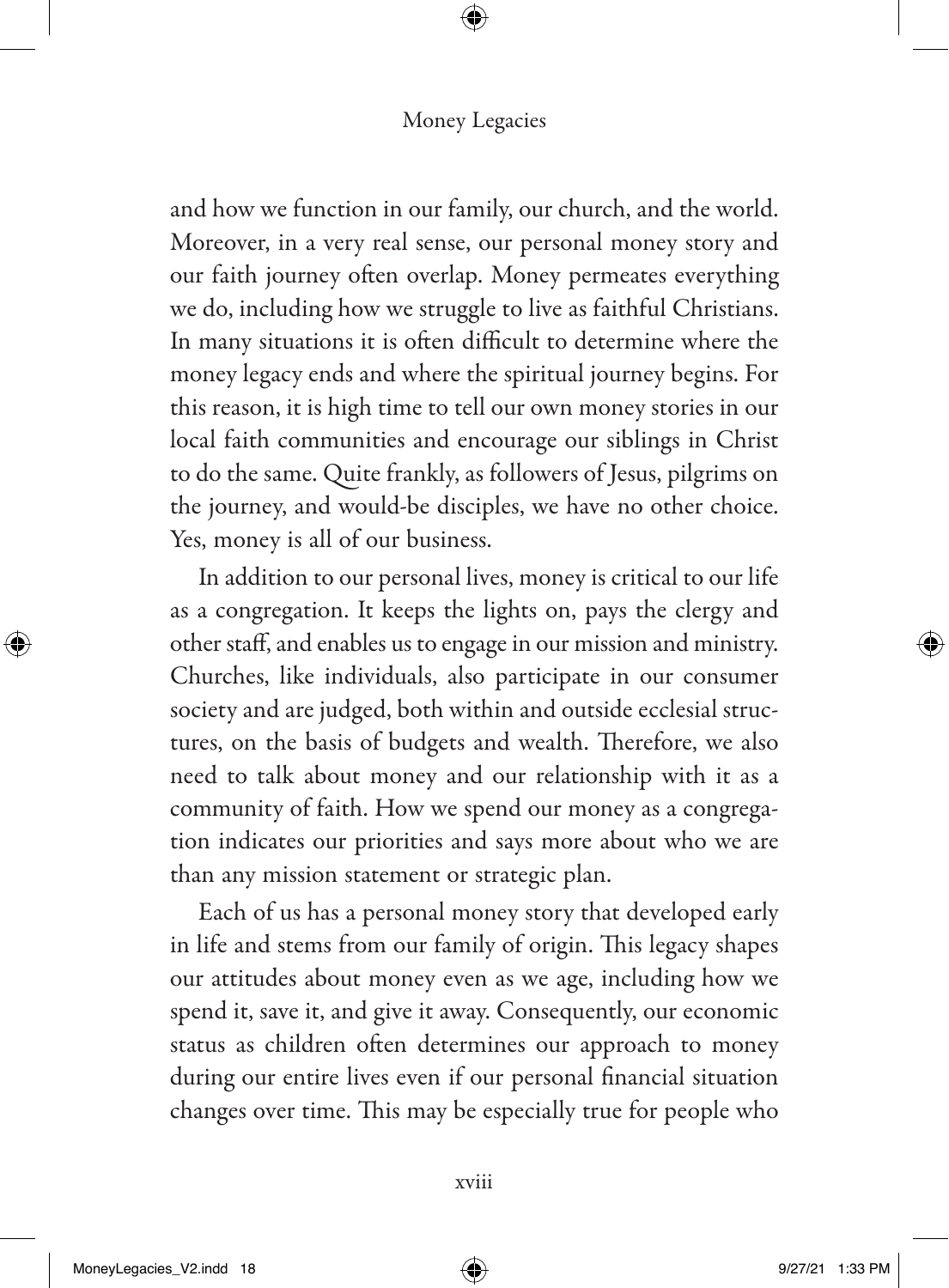grow up with a feeling of scarcity or economic insecurity and later achieve a greater level of financial success. Similarly, economic privilege as a child often stays with us although our financial condition may diminish.

Like other individual attributes, people bring their money personalities to their adult relationships, their workplaces, and even their volunteer and avocational activities. In the church context, for example, each member of the vestry or other administrative council, finance, or property committee brings their money legacy to the table, which may affect how they approach a particular issue or concern and even how they make decisions. Given this reality, the collective money stories of individual members, especially leaders, can profoundly affect the larger parish enterprise.

Furthermore, individual parishes and congregations, especially those with a wealthy historical past, also have money legacies that shape their attitudes and spending habits even when their demographics and financial circumstances change. As with individuals, a congregation's financial management and budgeting practices are developed over time and reflect spending priorities that often span generations. For this reason, congregations also need to tell their money stories to examine possible unhealthy relationships or experiences with money in the past, and, more importantly, use money in effective and spiritually healthy ways for current and future ministry.

We cannot talk about money from either a personal or congregational point of view without acknowledging the significant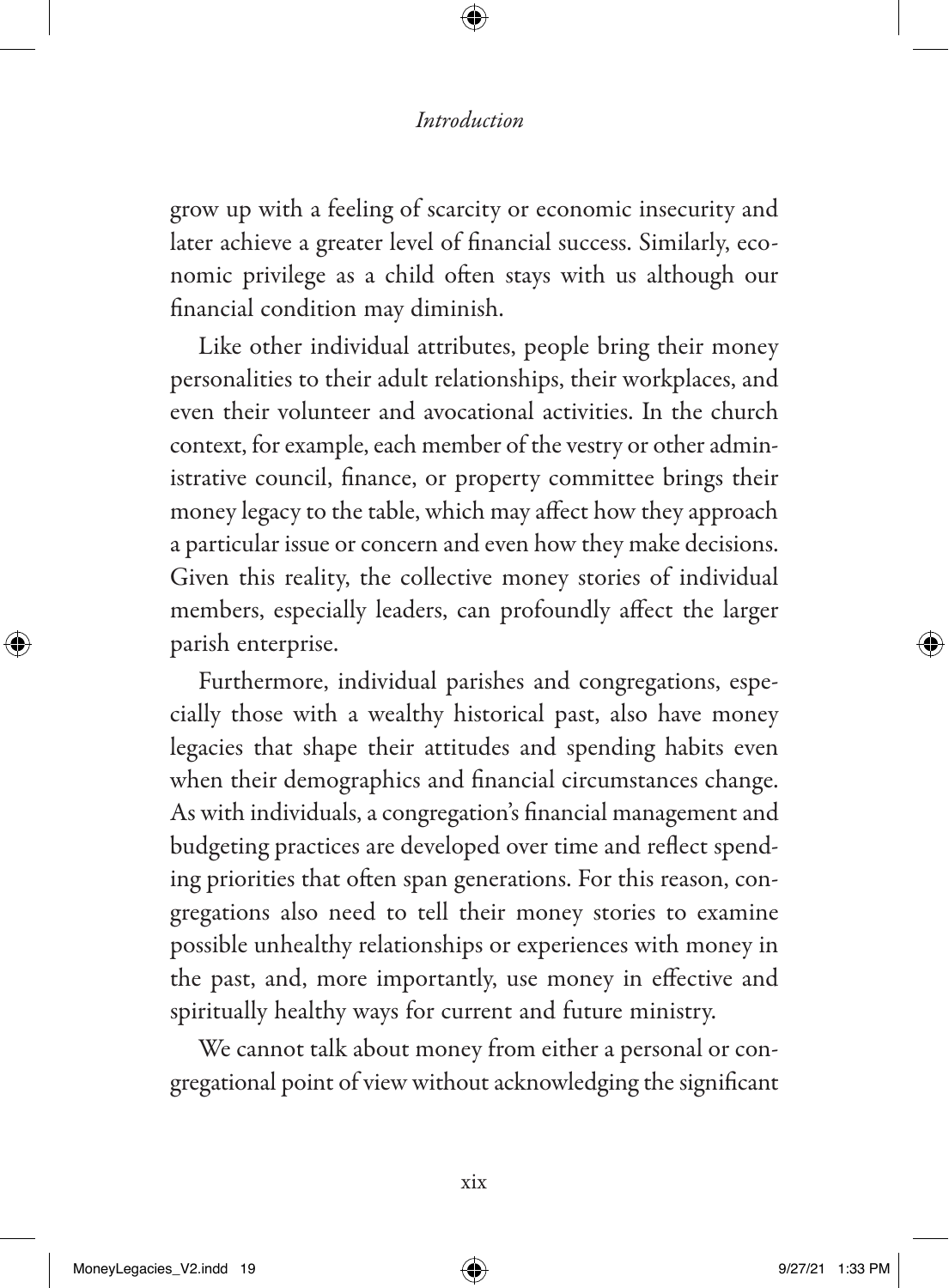impact of COVID-19. As we continue to navigate the new circumstance, we need to appreciate the economic impact of the pandemic on many of our churches and their members. While some segments of the population have been affected more than others, this experience has and will continue to be part of our money legacies, even for those of us who prospered during this dark period. Furthermore, we are only beginning to discern the long-term impact on church membership, attendance, and active participation. While health and safety concerns have been the priority, economic consequences are also critical both now and moving forward.

This book is intended to help faith communities encourage and facilitate a process for both individuals and the congregation as a whole to confront their money legacies, share their ongoing money stories, and develop more healthy and life-giving attitudes about the role of money in the Christian context. I will begin by telling my own money story growing up in a blue-collar family and living with an immigrant grandmother who had a profound influence on my attitude toward work, self-sufficiency, thrift, and generosity. Next will come the money stories, as I know them, of some of the parishes I have been affiliated with throughout the years and how their financial legacy has impacted their mission and ministry. Last, I will encourage you to do the same sort of storytelling and provide some suggestions on how to begin and sustain this process.

I realize that conversations about money are challenging, if not taboo, especially among people of faith. Consequently, as